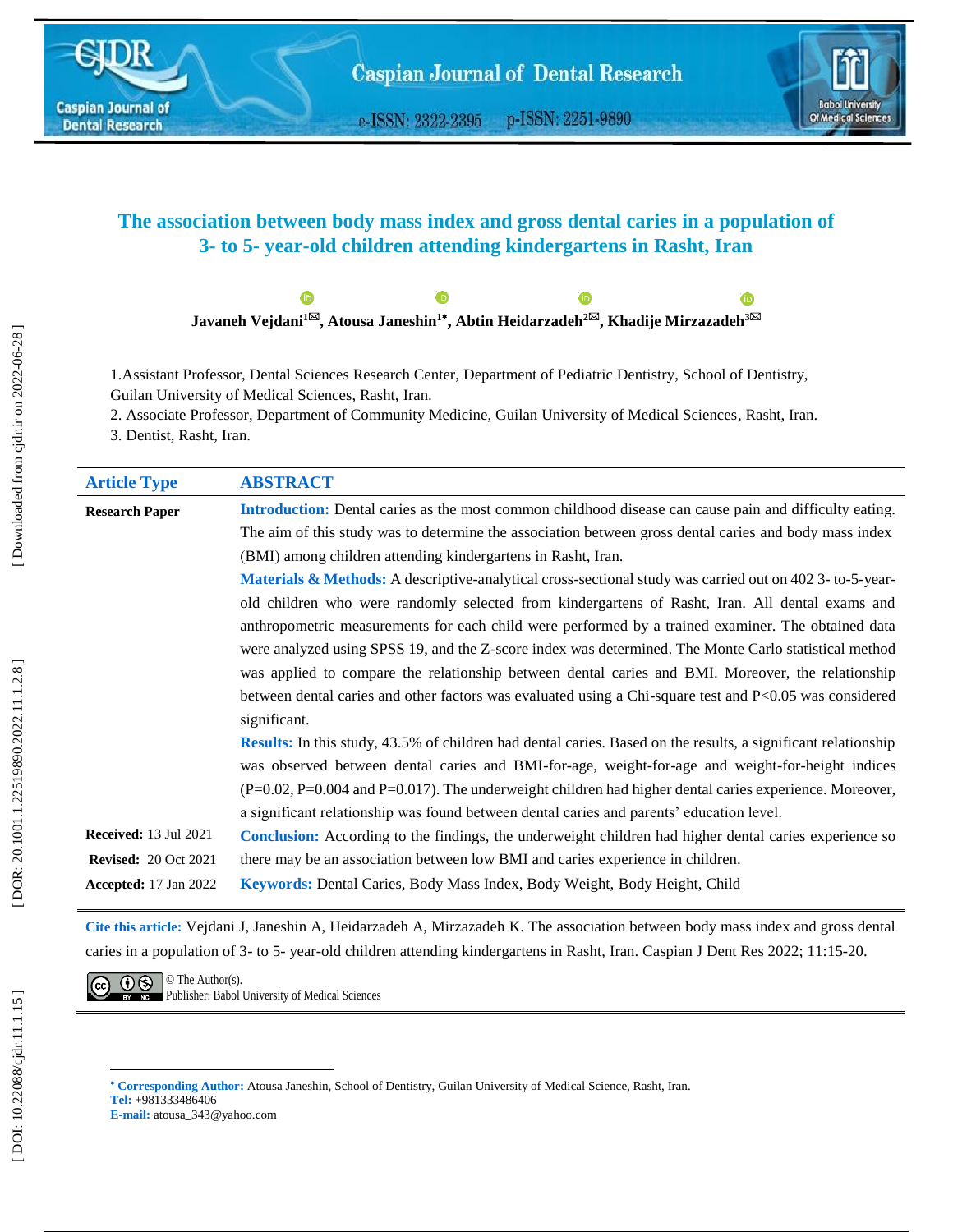## **Introduction**

One of the major problems of developing countries that threaten children's health is the lack of proper nutrition. Nutrition is associated with children's health and psychosocial development. Dental caries and obesity as two multifactorial diseases are related to dietary habits. [1]

Early childhood caries (ECC) as a global public health concern can affect infants and preschool children. Recent studies reported a significant increase in dental caries in primary dentition  $[2]$ , and most of the dental caries are not treated in preschool children, and hence affect their general health, educational performance and quality of life. [3] ECC as a specific form of severe dental caries is defined as having one or more decayed, missing, or filled tooth surfaces in any primary tooth in children aged about five years (71 months) or younger. [4]

In the assessment of the nutritional status of individuals, anthropometric measurements such as body mass index, play a very important role in the nutritional status. [5] BMI as the main indicator of nutritional status is generally applied for determining obesity because it estimates an individual's body fat based on height and weight. [6] Until now, the relationship between dental caries and BMI in children has been severally evaluated in different studies, however, discordant results have been reported. <sup>[6]</sup> Booth et al. <sup>[7]</sup> and Bailleul-Forestier et al. <sup>[8]</sup> reported a relationship between high weight and high caries in children. In contrast, Alkarimi et al. <sup>[9]</sup> demonstrated an inverse relationship, and some previous studies implied no relationship between BMI and dental caries. [10, 11]

Due to discordant opinions regarding the association between dental caries and BMI status of children and the lack of related research in the city of Rasht, this study aimed to evaluate the association between gross dental caries and body mass index among children aged 3 to 5 years attending kindergartens in Rasht, Iran.

## **Materials & Methods**

The method of the present study was approved by the Ethics Committee of Guilan University of Medical Sciences, Rasht, Iran (Code: IR.GUMS.REC.1397.32). This study was a descriptive -analytical cross -sectional survey, which was conducted on 3-5-year-old children, attending the kindergartens in Rasht during 2016. Forty kindergartens were randomly selected among 160 kindergartens located in Rasht, Iran. A total of 402 children in the age range 3 -5 years were randomly recruited from 40 kindergartens (10 boys and girls were included from each kindergarten). The estimated minimum sample size was calculated by assuming a 95% confidence level, 1.2 design effect and 10% attrition.<sup>[11]</sup> The multi-stage random cluster sampling procedure was applied for selecting the cases. In this regard, the cases randomly were selected from each kindergarten (as clusters).

Children with any systemic disease and with loss of tooth either due to trauma or caries were excluded from the study. Written informed consent was obtained from all parents before data collection and examinations. A structured checklist was used for collecting the desired data. Height and weight measurements and dental exams of each child were performed by a trained examiner. All measurements and data collection were performed by the same examiner to avoid subjective errors. The questionnaire included questions of age, gender, parents' level of education, parents' smoking habits and length of stay of children in kindergarten. The weight and height of children were determined in accordance with the guidelines recommended by the World Health Organization (WHO),  $^{[12]}$  and BMI index was determined for each child (weight (kg) divided by the square of height (m)). A portable stadiometer (Seca 213, Hamburg, Germany) was utilized to measure the height of the studied children while standing upright without shoes to the nearest 0.5 cm. A portable electronic digital scale with an accuracy of 0.5 kg (Beurer, Ulm, Germany) was used for measuring the weight of the children while they wore light clothing.

Following height and weight measurements, a final year dentistry student who was trained and calibrated by a pediatric dentist performed a dental exam to assess gross carious primary teeth. The diagnosis of caries was classified into three classes, including primary, cavitated, and gross. The severity level of carious lesions was also classified as primary for lesions within the enamel, cavities for lesions that extend to the dentin, and gross for deep cavities with the possibility of pulpal involvement. [13] Visual examination was conducted while the children were standing up in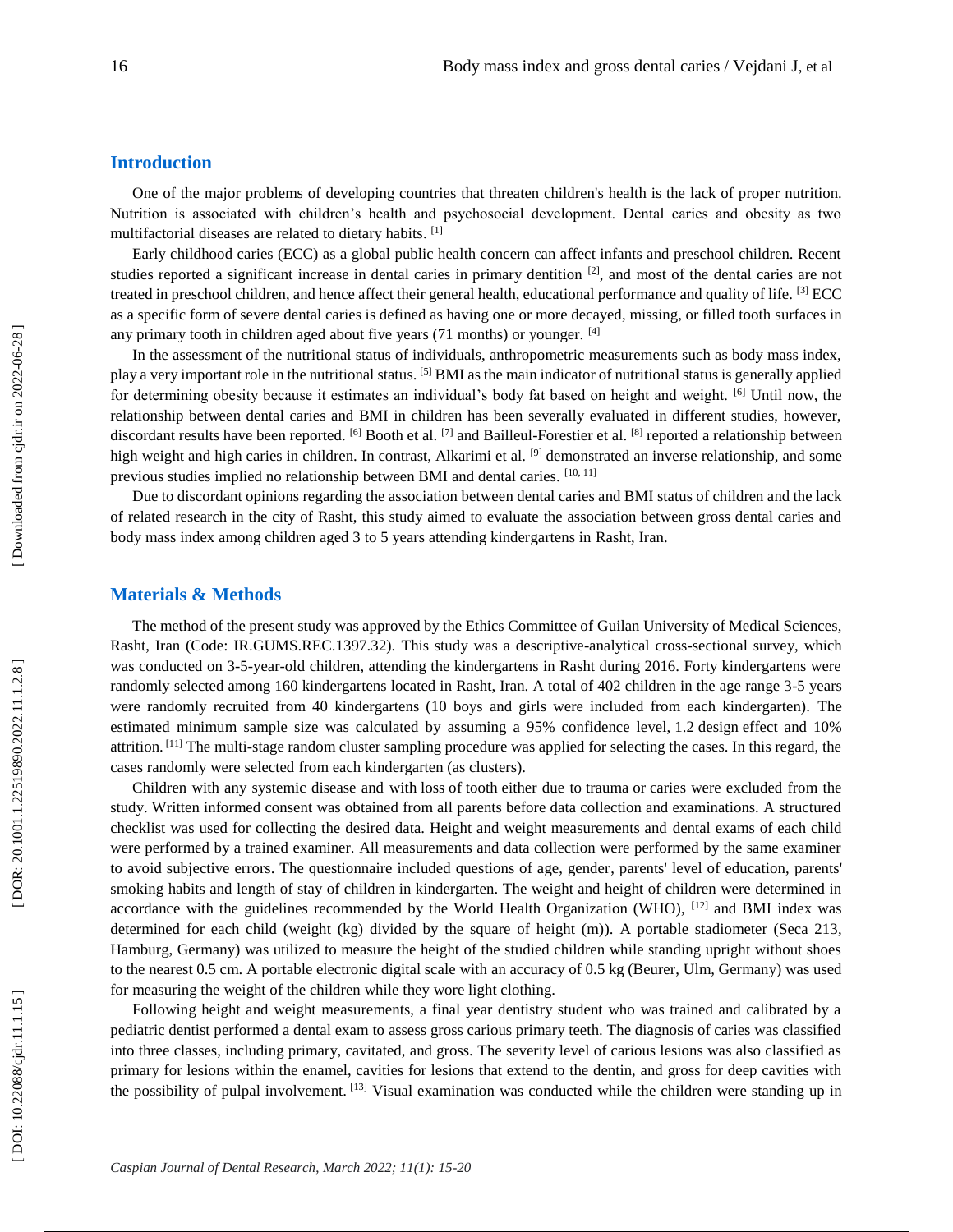front of the seated examiner, under portable lamplight, with the help of an intraoral mirror and gauze which was used to clean the dental surfaces of loose debris and gross caries was recorded.

In this research, national reference z -scores were utilized for the studied group. The Z -score was estimated for BMI for- age, weight- forage and height- forage indices. The obtained Z-score was divided into four groups: (<-2, -2 to 0.2,  $0.2$  to  $2, >2$ ).

The obtained data were analyzed using the SPSS software (version 19) for Windows (SPSS Inc., Chicago, IL, USA). Moreover, in order to compare the association between dental caries and BMI for age, weight for age and height for age, the Monte Carlo statistical method was applied. The association between dental caries and other factors was evaluated using a chi-squared test and  $P < 0.05$  was considered significant.

### **Results**

In this study, 430 children were included and all clinical examinations were conducted on them. Because of the unwillingness of some participants, 28 participants were excluded. Therefore, 402 children were enrolled in the analysis. of 402 participants, 51.5% of children were boys and 48.5% were girls. Overall, 175 (43.5%) of children had dental caries. Based on the result, in the prevalence of dental caries, no significant differences were observed caries between boys and girls (Pvalue=0.343). Nineteen children were underweight, 192 children normal weight, 162 overweight and 29 children obese. Regarding BMI for age index, 22 children (5.5%) were under -2 z -score, 183 children (45.5%) were between -2 and 0.2, 172 children (42.8%) were between 0.2 and 2 and 25 children (6.2%) were over 2 z -score. Regarding weight for age index, 15 children (3.7%) were under -2 z -score, 173 children (43%) were between -2 and 0.2, 164 children (40.8%) were between 0.2 and 2 and 50 children (12.4%) were over 2 z -score.

According to the Monte Carlo analysis, a reverse relationship was observed between dental caries and BMI for age (P value= 0.02), which implied that the increase of body mass was associated with a decrease in tooth decay in the children [Table 1]. There was also an inverse significant association between weight for age and dental caries (P value= 0.004) which suggested that an increase in weight -reduced dental caries. As can be seen in Table 2, there was no significant relationship between height-for-age and dental caries (P value= 0.09). There was an inverse significant association between weight -for -height and dental caries (P value= 0.017).

Our results showed that both mother and father's educational levels were associated with dental caries (P value= 0.012 and P value=0.003). Children with educated parents had significantly lower caries. The results showed no significant association between parents' smoking habits and length of stay of children in kindergarten and dental caries.

| Z score            | $\leq -2$ |  | $-2 - 0.2$ |      | $0.2 - 2$ |     | >2  |    |
|--------------------|-----------|--|------------|------|-----------|-----|-----|----|
| Dental caries      | %         |  | ℅          |      | ℅         |     | ℅   |    |
| No caries          | 45.4      |  | 10 51.5    | 94   | 62.2      | 107 | 64  | 16 |
| <b>With Caries</b> | 54.6 12   |  | -48.6      | 89.  | 37.8      | .65 | 36. |    |
| Total              | 100       |  | 100        | 172. | 100       | 183 | 100 | 25 |

P value 0.02

#### **Table 1. The prevalence of dental caries according to BMI for age**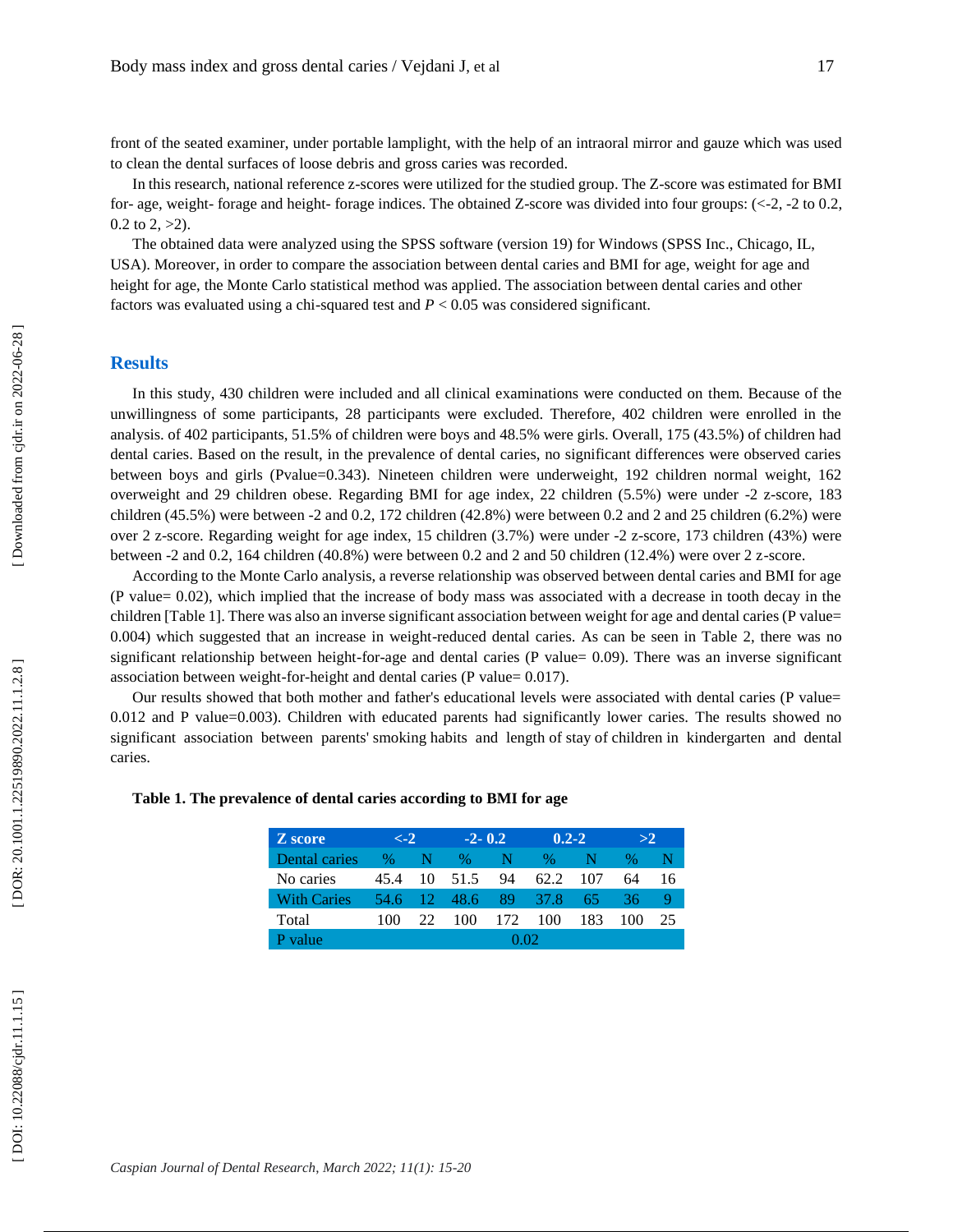| <b>Z</b> Score |               | $\leftarrow$ 2 |      | $-2 - 0.2$ |     | $0.2 - 2$ |     | >2   |    |
|----------------|---------------|----------------|------|------------|-----|-----------|-----|------|----|
|                | Dental caries | %              | N    | $\%$       | N   | $\%$      | N   | $\%$ | N  |
|                | No caries     | 47.4           | 9    | 50.5       | 97  | 61.7      | 100 | 72.4 | 21 |
|                | With caries   | 52.6           | 10   | 49.5       | 95  | 38.3      | 62  | 27.6 | 8  |
|                | Total         | 100            | 29   | 100        | 192 | 100       | 162 | 100  | 29 |
|                | P value       |                |      |            |     | 0.004     |     |      |    |
|                | Dental caries | $\%$           | N    | $\%$       | N   | $\%$      | N   | $\%$ | N  |
|                | No caries     | 46.7           | 7    | 53.2       | 92  | 59.8      | 98  | 60   | 30 |
|                | With caries   | 53.3           | 8    | 46.8       | 81  | 40.2      | 66  | 40   | 20 |
|                | Total         | 100            | 15   | 100        | 173 | 100       | 164 | 100  | 50 |
|                |               |                | 0.09 |            |     |           |     |      |    |
|                | Dental caries | %              | N    | $\%$       | N   | $\%$      | N   | $\%$ | N  |
|                | No caries     | 35.7           | 5    | 52.7       | 106 | 62.3      | 109 | 58.3 | 7  |
|                | With caries   | 64.3           | 9    | 47.3       | 95  | 37.7      | 66  | 41.7 | 5  |
|                | Total         | 100            | 14   | 100        | 201 | 100       | 175 | 100  | 12 |
|                |               | 0.017          |      |            |     |           |     |      |    |

## **Table 2. The prevalence of dental caries according to weight for age, height for age and weight for height**

# **Discussion**

The present study found that an increase in BMI statistically significantly reduces caries in children. Therefore, it can be found that higher tooth decay occurs among children with lower BMI. Previous studies have reported conflicting information about the relationship between BMI and dental caries among children in different countries. In some cases, a positive relationship has been identified between the BMI and dental caries. [14, 15] In contrast, some other studies reported no relationship between these factors  $[16]$  and others suggested an inverse relationship.  $[17-18]$  Sheiham reported similar findings in Brazilian children. [19] On the other hand, Edalat et al. showed that there was no significant relationship between increasing dental caries and decreasing height, weight, and BMI in Shiraz, which was inconsistent with our results, which can be due to the smaller sample size of the Shiraz study. [16] In some developed countries, frequent eating of snacks was reported to be the reason for increasing obesity and dental caries. [1, 20] Norberg et al. found that there is a statistically significant relationship between overweight (obesity) and a high prevalence of dental caries among children in Swedish. <sup>[20]</sup> In contrast, it has been shown that in developing countries like Iran, poor diet and chronic malnutrition, especially in the early years of life are associated with an increase in dental caries. [17] Similarly Bahroloomi et al; found a negative correlation between obesity and tooth decay in children attending kindergartens in Yazd. [18] This difference in findings could be due to disparity of sample size, obesity and tooth decay and other factors such as environment, behavior, and gene, which may play a role in the occurrence of these two problems.

In the present study, visual examination of the teeth was used for the diagnostic of caries. Some studies have used radiographic examination for caries detection, [1] which is an expensive method and often leads to higher levels of detection of the disease at earlier stages of cavitation. One of the heterogeneities between studies might be attributed to various indices and definitions of caries. For instance, some previous studies reported daft, whereas we reported just untreated gross caries detected by visual examination. Gross dental caries detected clinically may cause pain and decrease the ability to eat, thereby leading to poor weight gain. Moreover, severe caries which cause pain, discomfort and sleep problems, can decrease the quality of life of the children, and thereby affect their growth.  $[21]$  In this regard, low BMI in some children can be due to dental problems such as dental decay and malnutrition. Tooth problems and toothache coincident can affect appetite and finally result in weight loss and lower BMI in untreated cases. Our results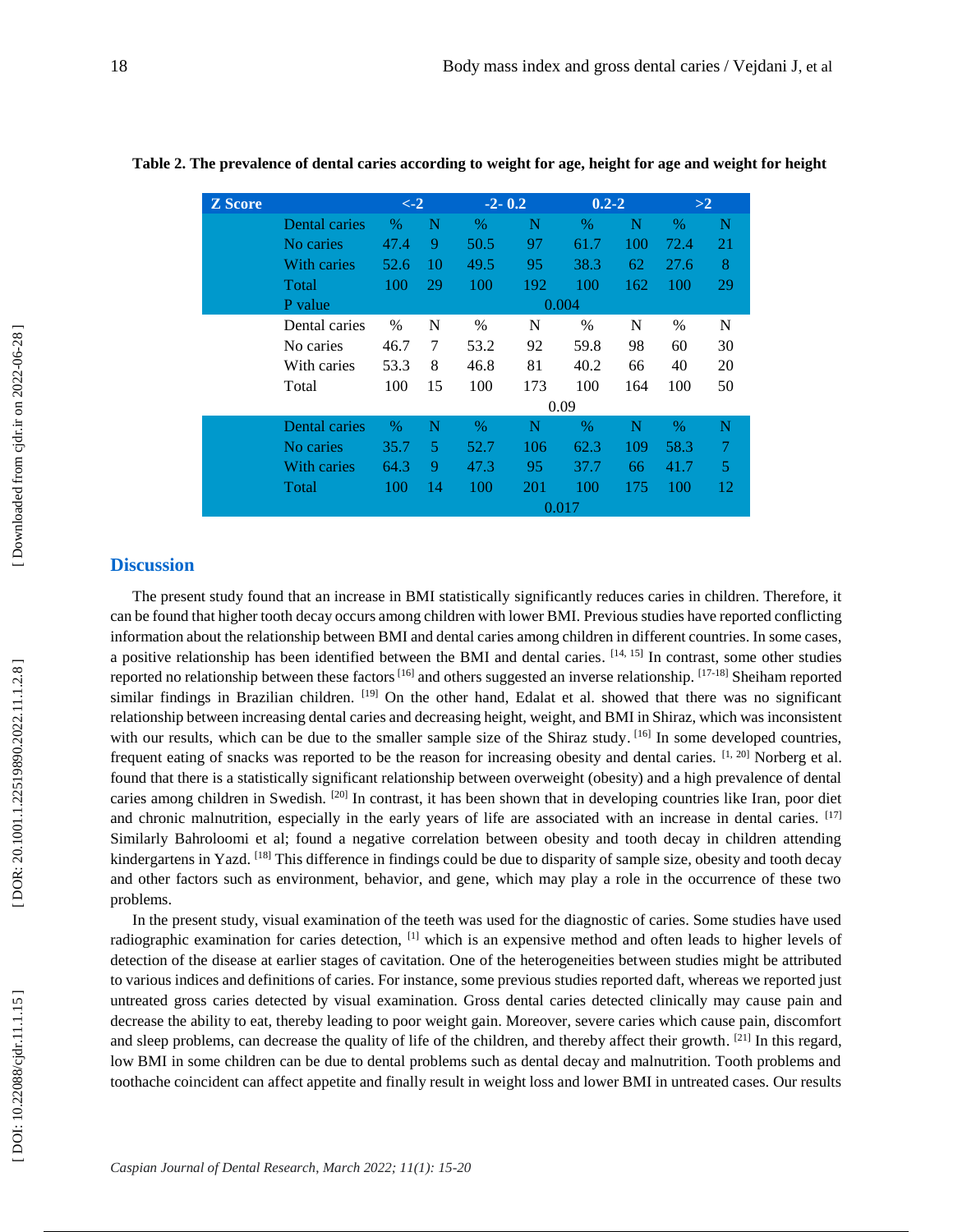showed no significant association between height for-age-index and dental caries that seems reasonable because height-for-age needs long-term conditions to change, unlike BMI-for-age and weight-for-age.

In our study, parents' education level showed an impact on the level of dental caries. So that a direct relationship was observed between the lower education level of parents and higher caries indices in their children which is consistent with most studies conducted in children.  $[20, 22, 23]$  It may be due to the fact that parents with higher socioeconomic status can provide better social conditions for their children and subsequently encourage young children to establish good dental health behaviors and nutrition habits.

Some limitations of the present study included a small sample size, which was not large enough like Clarke et al., study. <sup>[24]</sup> Second, there were some confounding factors such as sugary components, which excessive consumption can cause both dental caries and obesity. Moreover, no certain relationship can be made in the cross -sectional study, as dental caries might influence the BMI, due to malnutrition. Therefore, further longitudinal studies are required to confirm the results of this study. Another limitation of this study was that patients with extracted teeth were excluded from the study population.

#### **Conclusion**

According to the findings, the underweight children had higher dental caries experience so there may be an association between low BMI and caries experience in children. Further longitudinal studies are required to determine the mechanisms of the association between dental caries and BMI and to confirm the results of this study.

## **Conflicts of Interest**

There is no conflict of interest.

## **Authors' Contribution**

The study was designed by Javaneh and Vejdani. The study data were collected by Khadijeh Mirzazadeh. Statistical analysis and interpretation of data were performed by Abtin Heidarzadeh. Manuscript preparation was done by Atousa Janeshin.

#### **References**

1.Alm A, Isaksson H, Fåhraeus C, Koch G, Andersson -Gäre B, Nilsson M, et al. BMI status in Swedish children and young adults in relation to caries prevalence. Swed Dent J 2011;35:1-8.

2 .Nowak AJ , Christensen JR,Mabry TM, Townsend JA , [Wells](https://www.google.com/search?tbo=p&tbm=bks&q=inauthor:%22Martha+H.+Wells%22&source=gbs_metadata_r&cad=2) MH,editors. Pediatric dentistry: infancy through adolescence. 6<sup>th</sup> ed. Philadelphia, PA: Elsevier, Inc;2019. p.418-20.

3 .Benzian H, Monse B, Heinrich -Weltzien R, Hobdell M, Mulder J, van Palenstein Helderman W. Untreated severe dental decay: a neglected determinant of low Body Mass Index in 12-year-old Filipino children. BMC Public Health 2011;11:558.

4.Dean JA,editor. McDonald and Avery's Dentistry for the Child and Adolescent. 11<sup>th</sup> ed. Philadelphia, PA; Elsevier; 2021. p.181-2.

5 .Trevisan C, Crippa A, Ek S, Welmer AK, Sergi G, Maggi S, et al. Nutritional status, body mass index, and the risk of falls in community -dwelling older adults: a systematic review and meta -analysis. J Am Med Dir Assoc 2019;20:569 - 82.

6.Silva AE, Menezes AM, Demarco FF, Vargas -Ferreira F, Peres MA. Obesity and dental caries: systematic review. Rev Saude Publica 2013;47:799 -812 .